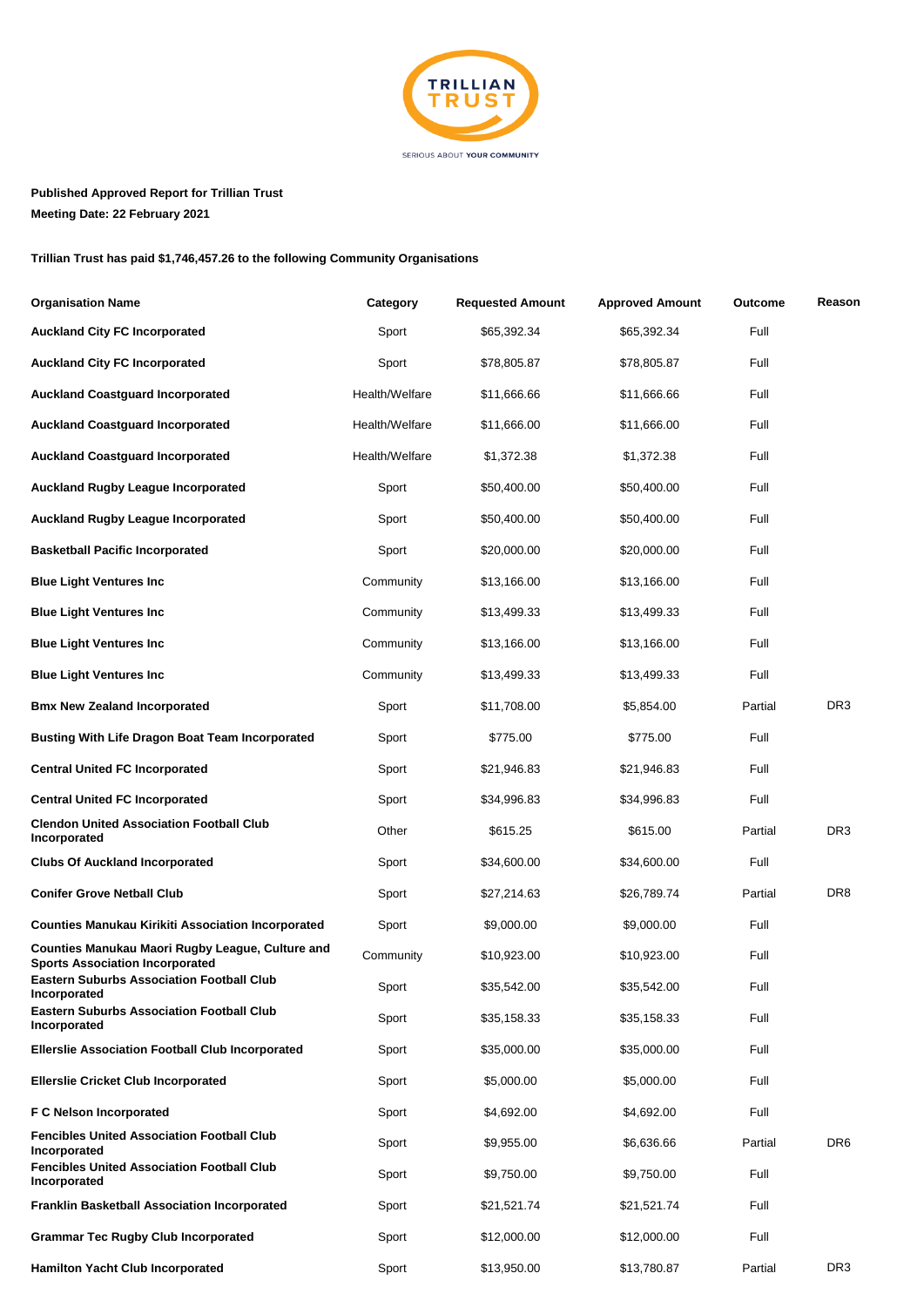| <b>Hautapu Sports And Recreation Club (Incorporated)</b>           | Sport                     | \$19,969.00 | \$9,256.00  | Partial | DR <sub>3</sub> |
|--------------------------------------------------------------------|---------------------------|-------------|-------------|---------|-----------------|
| <b>Homai Bowling Club Incorporated</b>                             | Sport                     | \$5,500.00  | \$5,500.00  | Full    |                 |
| <b>Hunua Bowling Club Incorporated</b>                             | Sport                     | \$4,714.00  | \$3,765.21  | Partial | <b>DR10</b>     |
| Indian Association (Manukau) New Zealand<br>Incorporated           | Community                 | \$27,300.00 | \$13,650.00 | Partial | DR <sub>3</sub> |
| Kidscan Charitable Trust                                           | Community                 | \$18,440.00 | \$18,440.00 | Full    |                 |
| Kidscan Charitable Trust                                           | Community                 | \$27,826.00 | \$26,414.53 | Partial | <b>DR10</b>     |
| Life Education Trust Counties Manukau                              | Research And<br>Education | \$25,538.44 | \$25,207.67 | Partial | <b>DR10</b>     |
| <b>Light Nelson Trust</b>                                          | <b>Arts And Culture</b>   | \$4,715.00  | \$4,100.00  | Partial | DR <sub>8</sub> |
| <b>Mana Majors Sports Club</b>                                     | Sport                     | \$3,641.31  | \$3,641.31  | Full    |                 |
| <b>Manurewa Association Football Club Incorporated</b>             | Sport                     | \$17,160.00 | \$17,160.00 | Full    |                 |
| <b>Manurewa Association Football Club Incorporated</b>             | Sport                     | \$28,639.54 | \$12,695.00 | Partial | DR <sub>3</sub> |
| <b>Manurewa Business Association Incorporated</b>                  | Community                 | \$13,532.75 | \$13,200.15 | Partial | <b>DR10</b>     |
| Manurewa Rugby Football Club Incorporated                          | Sport                     | \$15,000.00 | \$15,000.00 | Full    |                 |
| <b>Manurewa Tennis Club Incorporated</b>                           | Sport                     | \$29,095.00 | \$25,300.00 | Partial | DR <sub>8</sub> |
| Maori Basketball New Zealand Incorporated                          | Sport                     | \$12,959.00 | \$12,959.00 | Full    |                 |
| <b>Melville Association Football Club Incorporated</b>             | Sport                     | \$11,333.32 | \$5,666.66  | Partial | DR <sub>6</sub> |
| Mercury Bay South Early Childhood Education Centre<br>Incorporated | Research And<br>Education | \$23,530.00 | \$5,000.00  | Partial | DR <sub>3</sub> |
| <b>Nelson Bays Volleyball Incorporated</b>                         | Sport                     | \$972.00    | \$972.00    | Full    |                 |
| New Zealand Grand Prix Hydroplane Driver's Club<br>Incorporated    | Sport                     | \$7,800.00  | \$3,800.00  | Partial | DR <sub>3</sub> |
| <b>New Zealand Sailing Trust Board</b>                             | Community                 | \$23,405.70 | \$23,405.70 | Full    |                 |
| <b>New Zealand Tag Football Incorporated</b>                       | Sport                     | \$70,846.34 | \$66,646.34 | Partial | DR <sub>3</sub> |
| North Harbour Basketball Association Incorporated                  | Sport                     | \$30,000.00 | \$30,000.00 | Full    |                 |
| Papakura Netball Centre Incorporated                               | Other                     | \$50,000.00 | \$50,000.00 | Full    |                 |
| <b>Papatoetoe Association Football Club Incorporated</b>           | Sport                     | \$10,144.14 | \$10,144.14 | Full    |                 |
| <b>Papatoetoe Cricket Club Incorporated</b>                        | Sport                     | \$2,817.00  | \$2,720.87  | Partial | DR3, DR8        |
| Papatoetoe Rugby Football Club Incorporated                        | Sport                     | \$10,000.00 | \$10,000.00 | Full    |                 |
| <b>Paralympics New Zealand Incorporated</b>                        | Sport                     | \$13,455.00 | \$12,000.00 | Partial | DR10            |
| Pasifika Festival Villages Charitable Trust                        | Community                 | \$58,620.00 | \$58,620.00 | Full    |                 |
| Pet Refuge New Zealand Charitable Trust                            | Community                 | \$50,000.00 | \$50,000.00 | Full    |                 |
| Piha Surf Life Saving Club Incorporated                            | Sport                     | \$9,806.08  | \$9,806.08  | Full    |                 |
| <b>Ponsonby Rugby Club Incorporated</b>                            | Sport                     | \$20,775.00 | \$20,775.00 | Full    |                 |
| Ronald McDonald House Charities New Zealand Trust                  | Community                 | \$25,342.65 | \$10,000.00 | Partial | DR <sub>3</sub> |
| <b>Squash Waikato Incorporated</b>                                 | Sport                     | \$3,826.00  | \$3,725.13  | Partial | DR3, DR8        |
| <b>Suburbs Rugby Football Club Incorporated</b>                    | Sport                     | \$31,136.00 | \$22,436.00 | Partial | DR <sub>3</sub> |
| <b>Super City Youth Academy Incorporated</b>                       | Sport                     | \$24,661.11 | \$24,661.11 | Full    |                 |
| <b>Super City Youth Academy Incorporated</b>                       | Sport                     | \$18,336.33 | \$18,336.33 | Full    |                 |
| Supreme Sikh Society Of New Zealand                                | Community                 | \$50,000.00 | \$50,000.00 | Full    |                 |
| Surf Life Saving Northern Region Incorporated                      | Community                 | \$9,230.00  | \$9,230.00  | Full    |                 |
| Tairua Rugby And Sports Club Incorporated                          | Sport                     | \$3,165.00  | \$3,165.00  | Full    |                 |
| <b>Tairua Sport and Recreation Trust</b>                           | Sport                     | \$30,000.00 | \$30,000.00 | Full    |                 |